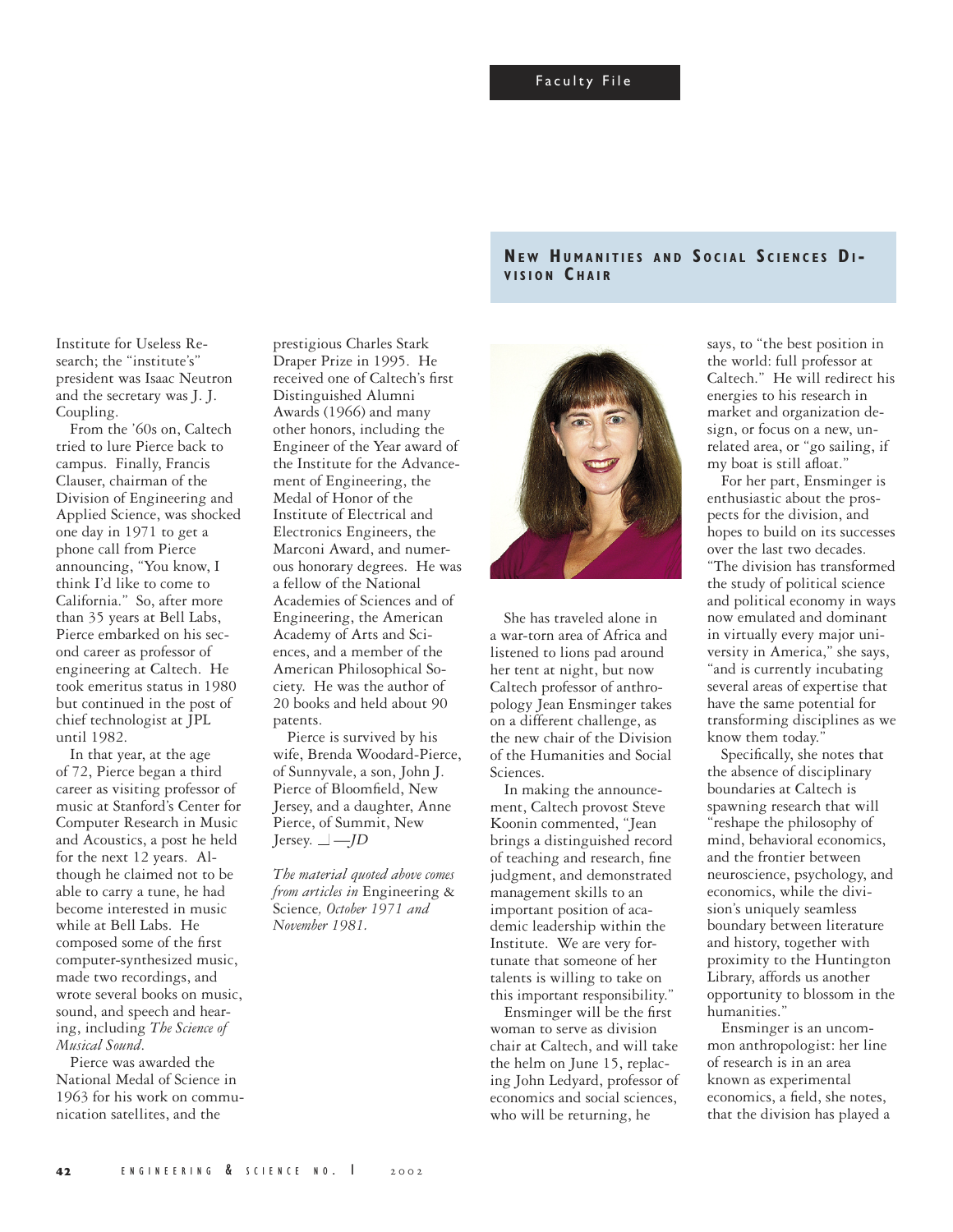pivotal role in shaping. She is interested in how people make economic decisions, and her work involves running experiments—described to the participants as games that use real money in order to learn something about real behavior. Unlike most experimental economists, however, Ensminger takes the method out of the university laboratory and into small-scale communities in Africa and elsewhere.

The simplest game she uses plays for fairly high stakes, usually a day's wages, whether the game is played in Hamilton, Missouri, or Wayu, Kenya, two places where she has conducted her research. Ensminger will bring a group of people together to play in pairs. Player one is told he or she has, say, \$50 to divide with the other person; both will remain anonymous to one another, and player one can give player two any amount or nothing. How is the money divided? More fairly than one might guess, often as high as a 50-50 split.

Even more counterintuitive to conventional economic theorizing, says Ensminger, is that the more involved a society is in a market economy —that is, working for wages, or raising something (crops or cattle) and selling it in order to live—the fairer people tend to be. Across 16 smallscale societies studied around the world, the U.S. is the most fair-minded reported to date, while hunter-gatherers are the least.

For almost 25 years, Ensminger has traveled to Africa, living and studying with the Orma tribe, partially nomadic cattle herders in northeastern Kenya near the Somali border, where she will return this summer for five weeks. In the beginning, she would live in a tent on the grounds of a local school, in a place that was frequented by roaming

lions at night. Now she stays in the compound of the local chief, but there is a greater danger—banditry.

"My field site became very dangerous in the 1990s because of the collapse of the Somali state," says Ensminger. "There is an ethnic conflict between the Orma and the Somali, who want to take over Orma territory. A phenomenal number of people I know have either been shot or killed by the bandits. It's not a war; it's like the Wild West with armed bandits on the loose."

As a woman traveling alone, carrying cash, and in one of the few cars in the area, she is obviously a target for bandits. And while she feels safe in the Orma villages, she admits to being "unabashedly terrified whenever I go on the roads in and out of that area." Still, that is where 20 years of her research is, and she is not willing to give it up.

It is that kind of perseverance she intends to bring to working with her colleagues as division chair. "I'm honored and delighted to have the opportunity to work with faculty of the extraordinary quality found here, and I look forward to the possibilities and challenges that lie ahead."  $\Box - MW$ 

## **HO N O R S A N D A WA R D S**

David Baltimore, president of Caltech, has been named an honorary member of Art Center College of Design's Board of Trustees.

Barry Barish, Linde Professor of Physics and director of the Laser Interferometer Gravitational-Wave Observatory Laboratory, is the 2002 recipient of the American Association of Physics Teachers (AAPT) Klopsteg Award.

Andrew Benson, Caltech Prize Fellow in Astronomy, has been awarded the 2001 Michael Penston Prize, which is presented annually by the Royal Astronomical Society to honor the best astronomy PhD thesis in the United Kingdom.

David Chan, assistant professor of biology and Bren Scholar, has been selected to receive a 2002 Beckman Young Investigators award, intended to "help provide research support to the most promising young faculty members in the early stages of their academic careers in the chemical and life sciences." A graduate of Harvard Medical School, Chan joined Caltech in January 2000.

Thomas Caughey, Hayman Professor of Mechanical Engineering, Emeritus, has been selected by the Engineering Mechanics Division of the American Society of Civil Engineers to receive the 2002 Theodore von Kármán

Medal in recognition of "his pioneering developments and sustained leadership in developing tools for dealing with challenging problems in engineering science".

John Eiler, assistant professor of geochemistry, has been awarded the 2002 James B. Macelwane Medal by the American Geophysical Union (AGU) in recognition of his scientific accomplishments.

Thomas Everhart, president emeritus, has been named the 2002 recipient of the Founders Medal by the Institute of Electrical and Electronics Engineers (IEEE).

Robert Grubbs, Atkins Professor of Chemistry, has been selected by the American Chemical Society to receive the 2002 Arthur C. Cope Award.

Sossina Haile, associate professor of materials science, and Denise Nelson Nash, director of public events, have been selected as 27th Congressional District Women of the Year. Along with seven others, they were honored by Congressman Adam Schiff for having "played a critical role in improving the quality of life" in the 27th District and having "made a difference in our community in a significant manner."

Wilfred Iwan, professor of applied mechanics and director of the Earthquake Engineering Research Laboratory, was awarded the 2002 Alquist Medal by the